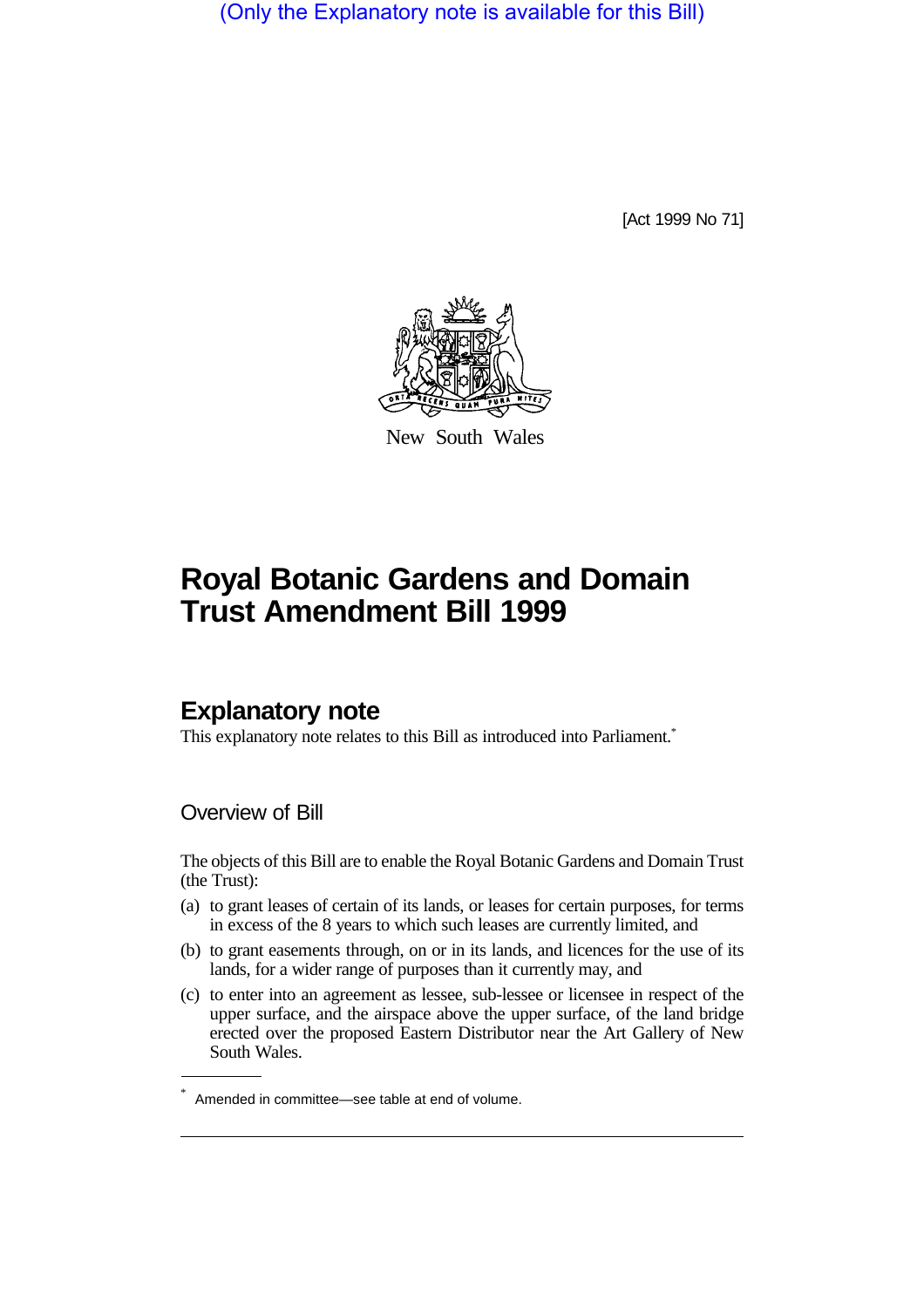Royal Botanic Gardens and Domain Trust Amendment Bill 1999 [Act 1999 No 71]

Explanatory note

#### Outline of provisions

**Clause 1** sets out the name (also called the short title) of the proposed Act.

**Clause 2** provides for the commencement of the proposed Act on a day or days to be appointed by proclamation.

**Clause 3** is a formal provision giving effect to the amendments to the *Royal Botanic Gardens and Domain Trust Act 1980* set out in Schedule 1.

### **Schedule 1 Amendments**

At present, section 20 (2) of the *Royal Botanic Gardens and Domain Trust Act 1980* (the Act) allows the Trust to grant a lease of any part of the land described in Schedule 2 to the Act and any other land acquired by the Trust (collectively known as *Trust lands*) for a commercial purpose (such as a restaurant), or any other purpose, not prejudicial to the objects of the Trust. However, the Trust may grant easements through, on or in only the Trust lands described in Schedule 2 to the Act, and licences authorising entry on those lands only, and only for the purposes specified in the section. The terms and conditions of any lease, easement or licence must be approved by the Minister.

Section 20 (3) currently limits the term of a lease granted under the section to a maximum of 8 years (including the term of any further lease that may be granted on the exercise of an option contained in the lease).

**Schedule 1 [1]** repeals and re-enacts section 20 (2) and (3) to make it clear that:

- (a) the Trust may grant leases, easements and licences (on terms and conditions approved by the Minister) in relation to *any* part of the Trust lands for *any* purpose that is not prejudicial to the objects of the Trust, and
- (b) other provisions of the Act may allow leases to be granted for a term in excess of 8 years.

**Schedule 1 [2]** amends a cross-reference as a consequence of the re-enactment of section 20 (2).

**Schedule 1 [3]** inserts proposed sections 20A and 20B in the Act.

Proposed section 20A enables the Trust to grant certain leases for terms in excess of 8 years. A lease granted for the purpose of a restaurant or café may be for any term that does not exceed 10 years (including the term of any further lease that may be granted on the exercise of an option contained in the lease). A lease of the land